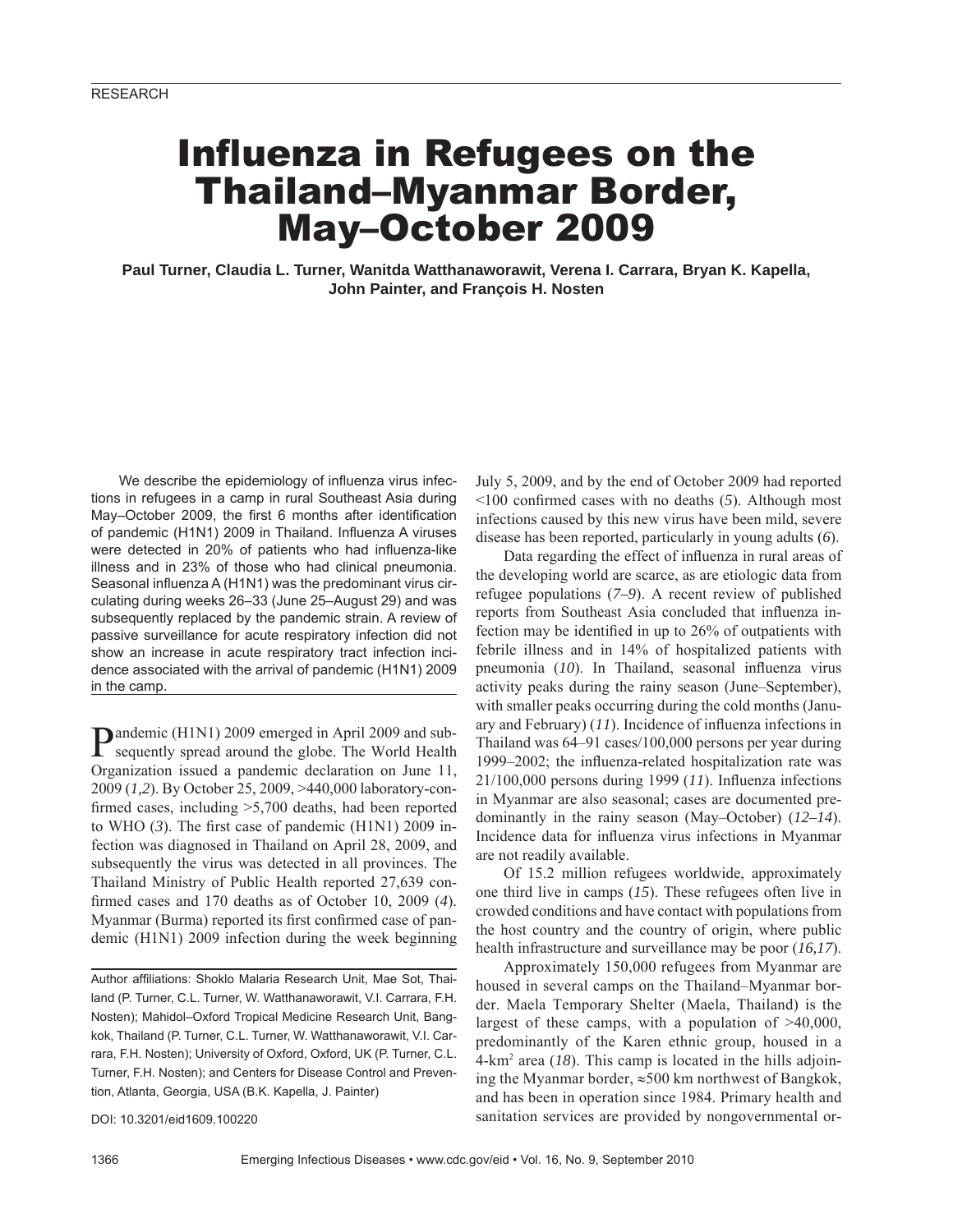ganizations. A field hospital with an inpatient area and 2 outpatient clinics provide free healthcare to the camp's population, who do not have access to healthcare facilities outside of the camp. Acute respiratory infection (ARI) is a common cause of illness in Maela, but the proportion of infections caused by influenza viruses is unknown. Seasonal influenza vaccinations and antiviral medicines are not readily available in the camp or the surrounding community.

In 2007, the US Centers for Disease Control and Prevention (CDC) and Shoklo Malaria Research Unit (www. shoklo-unit.com) established a laboratory-enhanced ARI surveillance system in Maela. Pilot data were obtained during late 2007, and formal surveillance began in 2008 with a 2-day-per-week patient review in the outpatient department of Aide Medicale Internationale Hospital. In 2009, daily patient reviews were carried out in outpatient (from January 2009) and inpatient (from April 2009) departments. We report the results of this surveillance during May–October 2009 and describe the impact of the current influenza pandemic in this rural refugee population. Data from our surveillance activities in 2008, as well as passively collected ARI incidence data, are included for comparison.

## **Methods**

From May 1 through October 31, 2009, trained local field workers visited the hospital in Maela daily (Monday– Saturday). Patients whose illnesses met clinical case definitions for influenza-like illness (ILI) or pneumonia (Table 1) were identified by clinic staff at the time of examination, and these patients were asked to complete an additional clinical interview. Inpatient and outpatient department cases were included in the surveillance. From July 27 through October 31, 2009, original clinical case definitions were modified to capture each patient who had a history of fever during the current illness but who was not febrile at the clinic visit (either because of the intermittent nature of fever or self-administration of antipyretics).

A nasopharyngeal aspirate (NPA) was collected from each patient; a sterile 8-French infant feeding tube was inserted into the nasopharynx and then withdrawn while suction was applied with a 20-mL syringe attached to the feeding tube. The nasopharyngeal secretions and the tip of the feeding tube were transferred to a 1-mL tube of viral transport medium and stored in a cool box until transfer, within 24 h, to a –80°C freezer before analysis.

All NPA specimens were subjected to a panel of realtime reverse transcription–PCR (rRT-PCR) assays for the following viruses: influenza A (separate primer/probe sets for influenza A [universal], pandemic [H1N1] 2009, seasonal subtype H1N1, and seasonal subtype H3N1 detection) (20); influenza B (CDC in-house assay [details available on request]); respiratory syncytial virus (RSV; CDC in-house assay [details available on request]); and human metapneumovirus (HMPV) (*21*). An internal control PCR specific for the human RNAseP gene was used to monitor sample adequacy and to detect the presence of PCR inhibitors (*22*). Positive and negative controls were included in each PCR run. A Rotorgene 6000 real-time PCR thermocycler (Corbett Life Science, Mortlake, New South Wales, Australia) and SuperScript III One-Step RT-PCR Kits (Invitrogen, Carlsbad, CA, USA) were used throughout. All laboratory work was conducted at the Shoklo Malaria Research Unit microbiology laboratory in Mae Sot, Tak Province, Thailand.

To compare virologic results from 2009 with our surveillance data from 2008, we subsequently restricted the 2009 dataset to match data collected in 2008 (i.e., we included only patients whose illnesses met the strict case definitions and who were sampled on either Monday or Tuesday in the outpatient department). Clinical and laboratory data collected in 2008 were identical to data collected in 2009.

To estimate the incidence of influenza-associated illness, we reviewed passive disease surveillance data collected by the hospital in Maela and collated by the Com-

| Table 1. Clinical case definitions for influenza virus infections in Maela Temporary Shelter, Thailand, May–October 2009* |                                                                                                                       |                                                                                                                    |  |  |
|---------------------------------------------------------------------------------------------------------------------------|-----------------------------------------------------------------------------------------------------------------------|--------------------------------------------------------------------------------------------------------------------|--|--|
| Condition (age, y)                                                                                                        | Strict case definition (up to 2009 Jul 27)                                                                            | Expanded case definition (from 2009 Jul 28)                                                                        |  |  |
| Influenza-like illness                                                                                                    | Fever $>38^{\circ}$ C<br>AND cough or sore throat<br>AND does not meet criteria for pneumonia                         | Fever >38°C (or history of fever)<br>AND cough or sore throat<br>AND does not meet criteria for pneumonia          |  |  |
| Pneumonia (<5)                                                                                                            | Pneumonia: cough or difficulty breathing<br>AND increased respiratory rate<br>(as defined by the WHO IMCI [19])       | No change                                                                                                          |  |  |
|                                                                                                                           | Severe pneumonia: cough or difficulty breathing<br>AND >1 of: lower chest wall in-drawing, nasal<br>flaring, grunting |                                                                                                                    |  |  |
| Pneumonia (>5)                                                                                                            | Fever $>38^{\circ}$ C<br>AND cough or difficulty breathing<br>AND abnormal chest examination                          | Fever $>38^{\circ}$ C (or history of fever)<br>AND cough or difficulty breathing<br>AND abnormal chest examination |  |  |

\*WHO, World Health Organization; IMCI, Integrated Management of Childhood Illness.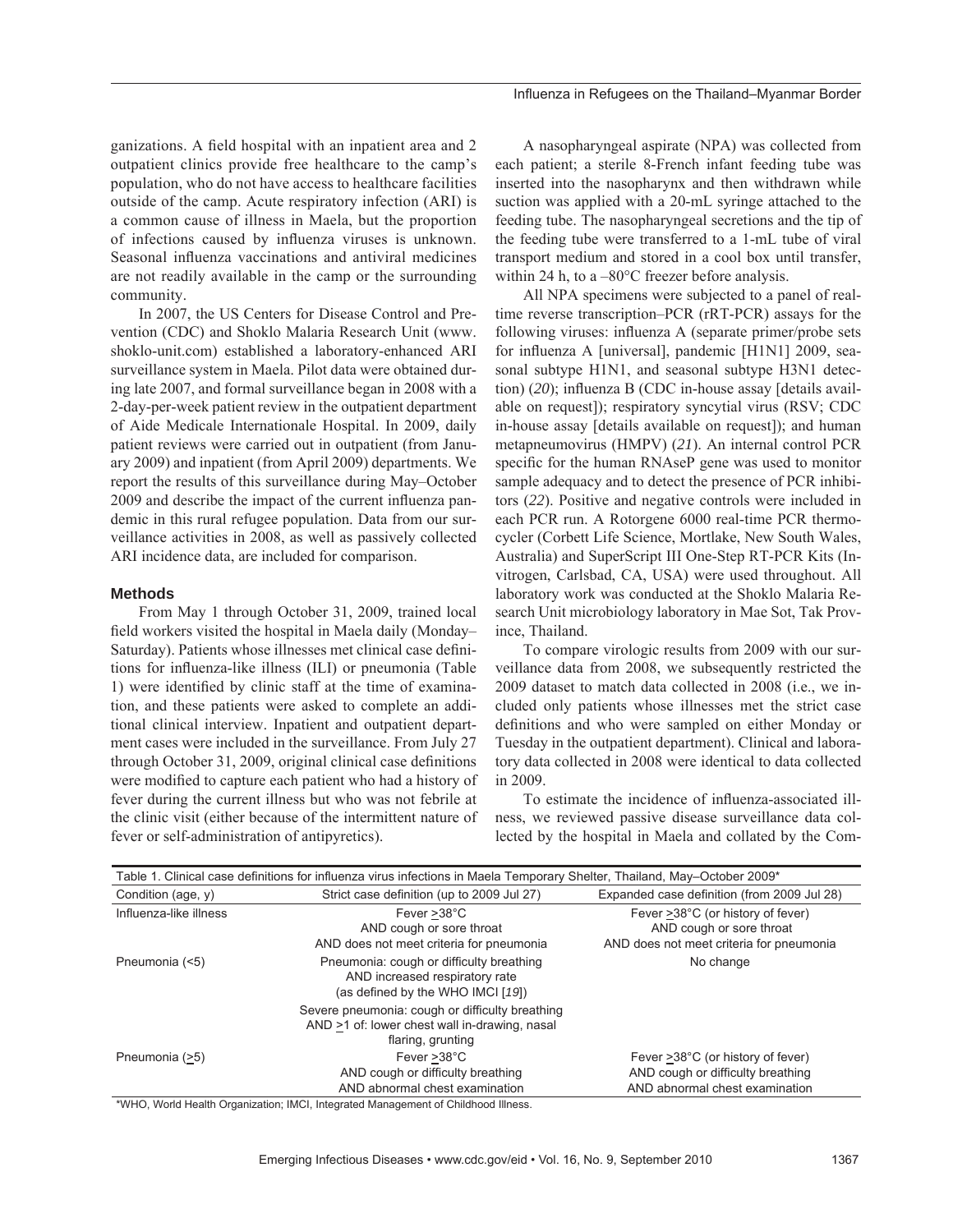# RESEARCH

mittee for Coordination of Services for Displaced Persons in Thailand. This surveillance system captured data only on patients visiting the hospital for treatment. The number and incidence rate (calculated by using monthly camp population census data) of clinically diagnosed upper respiratory tract infections (URTIs) and lower respiratory tract infections (LRTIs) were reported by month. No information was available to determine the number of ILI cases; therefore, we could not estimate the proportion of URTIs caused by influenza viruses in Maela. However, because most LRTIs reported are likely to be clinical pneumonia, we estimated the incidence of influenza-associated pneumonia as the incidence of LRTI multiplied by the percentage of pneumonia patients with specimens positive for influenza A. To determine the effect of pandemic (H1N1) 2009 on overall case numbers, we compared 2008 data with 2009 data.

#### **Ethics**

The Human Studies Oversight and Review Team of CDC reviewed the surveillance project and declared it to be a nonresearch activity, as defined by US 45 CFR 46.102(d). Therefore our study was exempt from the need for full review by an institutional review board.

#### **Statistical Analysis**

All statistical analyses were performed by using STATA version 10.1 software (StataCorp, College Station, TX, USA). Categorical variables were analyzed by using the Fisher exact test; continuous variables were analyzed by using the Wilcoxon rank-sum test (because none were normally distributed). Two-tailed p values <0.05 were considered significant. Epidemiologic week numbers were calculated by using standard criteria (*23*).

#### **Results**

During May 1–October 31, 2009, a total of 324 patients were included in the surveillance. Of these, 19 were

excluded from further analysis; 18 patients did not meet the clinical case definitions, and no NPA specimen was received for 1 patient (Figure 1).

Pneumonia was diagnosed for 234 (77%) of the 305 eligible patients, and ILI was diagnosed for 71 (24%). For patients with pneumonia, median age was 2.0 years (range 0.1–68 years) and 55% were male; for those with ILI, median age was 1.4 years (range 0.2–10 years) and 54% were male.

Fifty seasonal influenza A infections and 17 pandemic (H1N1) 2009 infections were detected by rRT-PCR. Fortynine of the 50 seasonal influenza A infections were subtyped as H1N1; one was subtype H3N1 (Figure 2; Table 2). No influenza B infections were detected. Median age of patients with seasonal influenza A and pandemic  $(H1N1)$ 2009 was 3 years for both groups, but pandemic (H1N1) 2009 was more restricted in age range (upper limit 27 years, compared with 68 years for seasonal influenza A). Influenza A virus was detected in 23% of patients who had pneumonia (seasonal influenza A, 17%; pandemic [H1N1] 2009,  $6\%$ ) and in 20% of ILI cases (seasonal influenza A, 14%; pandemic [H1N1] 2009, 6%).

Seasonal influenza A activity spanned weeks 26–34 (June 28–August 29) and peaked in week 31 (August 2–8; the virus was detected in 80% of all NPA samples obtained from patients that week) (Figure 3). Pandemic (H1N1) 2009 was detected later, beginning on week 31 (August 3). Activity subsequently remained steady, with a maximum of 8 cases detected in a single week (15% of all patients sampled in week 36).

Seven dual virus infections were detected, all in chil $d$ ren <14 years of age: 2 seasonal influenza A plus HMPV, 2 pandemic (H1N1) 2009 plus HMPV, and 3 pandemic (H1N1) 2009 plus RSV. Dual infections were observed significantly more frequently with pandemic (H1N1) 2009 than with seasonal influenza A (5/17 vs. 2/50;  $p = 0.003$ ). Among patients admitted to the inpatient department, those



Figure 1. Influenza surveillance summary for Maela Temporary Shelter, Thailand, May–October 2009. IPD, inpatient department; OPD, outpatient department; ILI, influenza-like illness.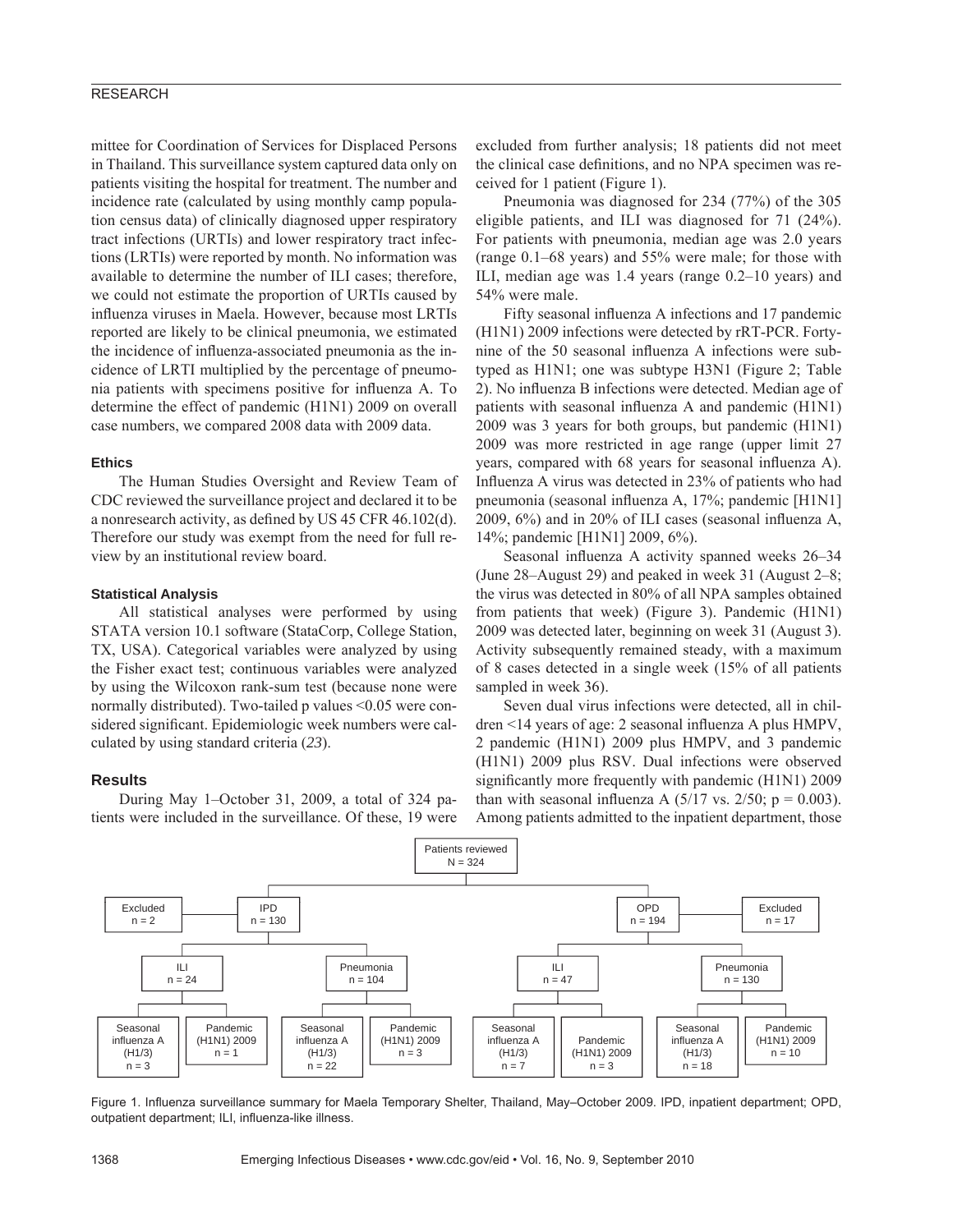

Figure 2. Age distribution of patients from whom specimens were positive for seasonal influenza ( $n = 50$ ) or pandemic (H1N1) 2009 (n = 17) in Maela Temporary Shelter, Thailand, May–October 2009.

with dual virus infection were not significantly more ill than those with influenza A infection alone  $(3/7 \text{ vs. } 26/60)$ ;  $p = 1.0$ ).

Illnesses for 205 (67%) patients met the strict case definition for ILI or pneumonia; 100 (33%) met only the expanded case definitions. Age distribution and proportion of influenza A viruses did not differ significantly between the strict and expanded case definition groups. However, a significantly higher proportion of patients with ILI  $(18/25 \text{ vs.})$ 6/46; p<0.001) or pneumonia (99/180 vs.  $5/54$ ; p<0.001) whose illnesses met the strict case definition were hospitalized, which suggests that the expanded case definitions captured patients with milder illnesses.

Overall, at least 1 virus was detected in 175 (57%) patients (37/71 ILI, 138/234 pneumonia). HMPV and RSV accounted for 120/187 (54%) viruses detected. These viruses were detected in ILI cases (HMPV 23%,; RSV 17%) and pneumonia (HMPV, 21%; RSV 18%). RSV was detected significantly more often in children  $\leq$  years of age  $(48/221 \text{ vs. } 6/84; \text{ p} = 0.003)$  and was more age restricted than all other viruses.

In 2008, NPA samples were obtained from 74 patients meeting the case definitions on Mondays or Tuesdays in outpatient departments during May 1–October 31 (2 ILI, 72 pneumonia). An influenza virus was identified in 6 patients  $(3)$  influenza A, 3 influenza B); pneumonia was diagnosed for all. In 2009, samples were obtained from 35 patients with illnesses that met the strict case definitions in operation in 2008; patients were examined in outpatient departments on the same days of the week (3 ILI, 32 pneumonia). An influenza virus was detected in 9 patients (4 seasonal influenza A, 5 pandemic [H1N1] 2009); pneumonia was diagnosed for all.

Committee for Coordination of Services for Displaced Persons in Thailand passive surveillance data for Maela showed that the median monthly incidence of URTI was 51.8/1,000 persons (range 30.8–66.1 persons) during May–October 2009; incidence peaked in August. For LRTI, median monthly incidence was 32.4/1,000 persons (range 20.0–37.3), and incidence peaked in September. For the same months of 2008, median monthly incidence was 36.1/1,000 persons (range 18.4–50.8 persons) for URTI and 22.4/1,000 persons (range 11.2–49.9 persons) for LRTI (Figure 4) (R. Sedhain, pers. comm).

#### **Discussion**

Our study demonstrates that influenza virus infections are common etiologic agents of respiratory infection in a Southeast Asian refugee population living in crowded conditions. During the 6 months of surveillance in 2009, influenza A viruses were detected by rRT-PCR in 23% of clinical pneumonia and 20% of ILI cases sampled, representing a considerable impact that this vaccine-preventable disease has among patients with ARI.

Maela is an overcrowded and relatively closed refugee camp and therefore might be considered an ideal location for a novel influenza virus to cause an explosive outbreak. However, the number of confirmed cases indicated that no major outbreak occurred in 2009. After the first case of pandemic  $(H1N1)$  2009 was identified in August, these cases increased modestly in September, then substantially declined during October. Overall, only 25% of all influenza A viruses were determined to be the pandemic strain. However, supportive data show a change of the predominant influenza virus. In late August 2009, seasonal influenza A (H1N1) was the predominant circulating virus; during the subsequent 2 months, only cases of pandemic (H1N1)

| Table 2. Characteristics of patients with influenza A infection in Maela Temporary Shelter, Thailand, May–October 2009* |                                                          |                   |  |
|-------------------------------------------------------------------------------------------------------------------------|----------------------------------------------------------|-------------------|--|
| Characteristic                                                                                                          | Pandemic (H1N1) 2009<br>Seasonal influenza A (H1N1/H3N1) |                   |  |
| No. cases                                                                                                               | 50                                                       |                   |  |
| Median age, y (range)                                                                                                   | $3.1(0.3 - 68.0)$                                        | $3.7(0.4 - 27.0)$ |  |
| Sex ratio, M:F, no. (%)                                                                                                 | 31:19(62:38)                                             | 10:7 (59:41)      |  |
| Admitted to IPD, no. (%)                                                                                                | 25(50)                                                   | 4 (24)            |  |
| Diagnosis                                                                                                               |                                                          |                   |  |
| Influenza-like illness, no. (%)                                                                                         | 10(20)                                                   | 4 (24)            |  |
| Pneumonia, no. (%)                                                                                                      | 40 (80)                                                  | 12 (76)           |  |
| ALERNA STORY OF HOLD CHOOL AND AND INVOLVING THE CONFIDENTIAL CHIEF.                                                    |                                                          |                   |  |

\*IPD, inpatient department, Aide Medicale Internationale Hospital.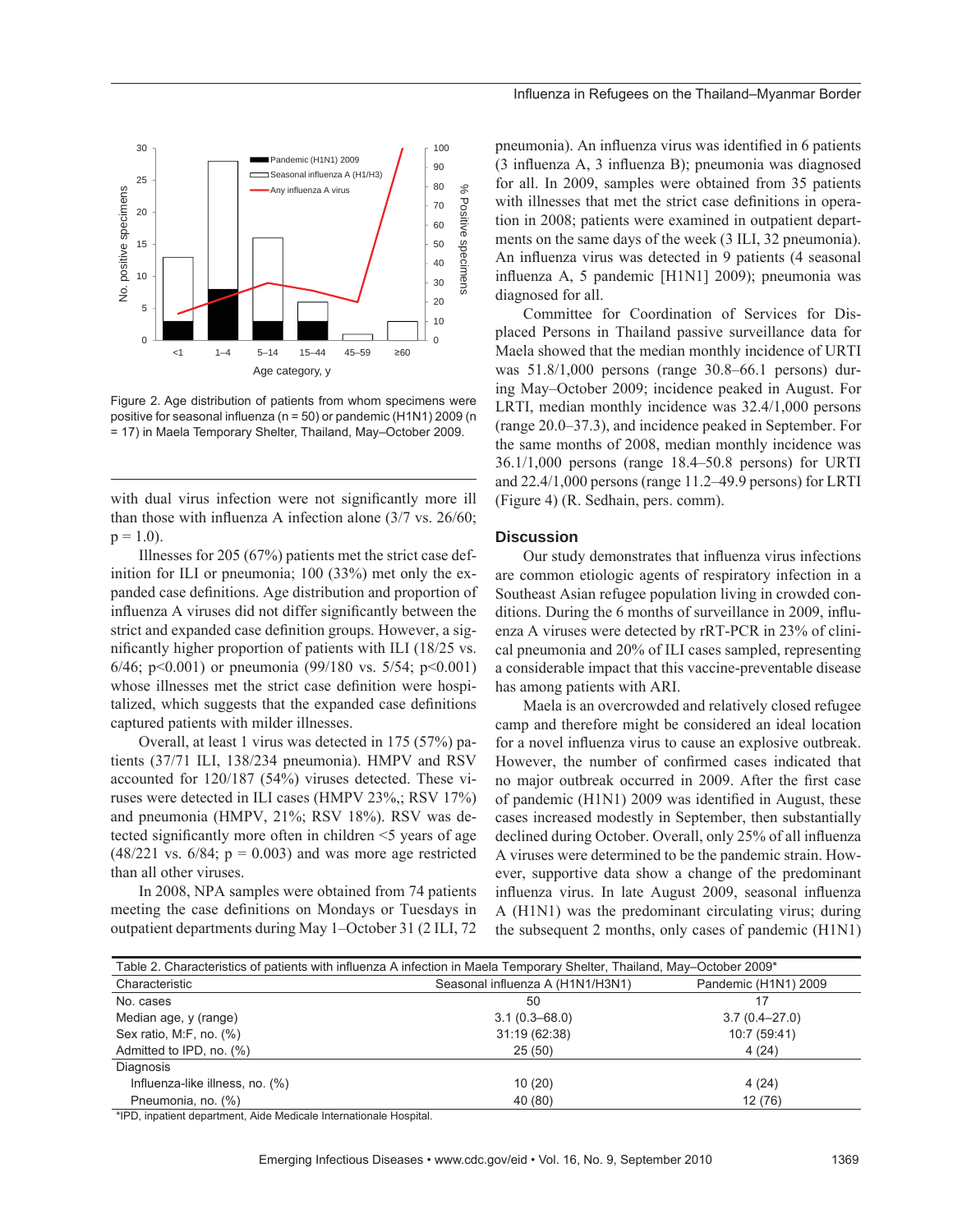# RESEARCH



Figure 3. Influenza virus PCR results by week for Maela Temporary Shelter, Thailand, May–October 2009.

2009 were detected. During May–August, the incidence of LRTI and URTI in cases captured by the passive surveillance system was higher each month in 2009 than in 2008. The rates of URTI were similar in September and October of both years, whereas the LRTI rate was higher in October 2008 than in October 2009. Pandemic (H1N1) 2009 did not clearly increase in case-patients with ARI after its first detection in the camp in August 2009. However, surveillance did not capture mild infections that did not result in visits to the outpatient department.

The occurrence of most influenza A infections in patients who had pneumonia most likely reflects a sampling bias, although influenza is a generally underrecognized cause of pneumonia in the tropics (*24*). ILI is not a routinely used diagnosis for the clinic staff at Maela, so most of the ILI case-patients likely were not interviewed and sampled. However, when influenza A was identified, pandemic (H1N1) 2009 case-patients were less likely than seasonal influenza case-patients to have been hospitalized. This information suggests that, in this population, illness caused by pandemic (H1N1) 2009 was no more severe than illness associated with seasonal influenza A. Several confounding factors, unrelated to the innate pathogenicity of the viruses, may account for this finding: 1) the timing of the modification of case definitions in relation to the appearance of pandemic (H1N1) 2009; 2) differences in age distribution; and 3) presence of underlying illnesses in the patient groups. Data regarding underlying medical conditions were not collected as part of this surveillance so the effect of other conditions cannot be assessed. To prevent spread of infection, public health systems may request persons with ILI to self-quarantine, which might result in underestimation of the number of cases identified in clinic- or hospital-based surveillance systems. During the 2009 influenza season, announcements regarding influenza and the need for good hygiene were made on the Maela public address system; healthcare workers reinforced these messages by home visits. Whether this intervention had any effect on healthseeking behavior remains unclear. An influenza triage system was in operation at the hospital, but our surveillance staff had access to patients seen and treated in this area.

Our study has several limitations. Most importantly, not every patient eligible for sampling was included, frequently because the patient refused or clinic staff failed to identify patients with illnesses that met the case criteria. These data were not recorded, so the effect of this bias cannot be estimated. As previously discussed, ILI is not a frequently used diagnosis outside this surveillance program, and most cases with this clinical syndrome were diagnosed as common cold. Many of the ILI cases documented were miscategorized in the clinic as pneumonia but were subsequently found not to meet the case definition, explaining the presence of persons hospitalized with ILI. Overall, these factors may bias toward sampling of case-patients who had more severe symptoms. Also, screening took place in only 1 of the 2 hospital outpatient clinics. However, because both are general clinics, the impact of this screening is likely to be reflected in the absolute number of cases detected rather than in the proportion of ILI and pneumonia cases caused by influenza viruses. Regarding laboratory data, the likelihood of confirmation of influenza infection is associated with the clinical case definitions in use: the strict ILI case definition used in our surveillance has a sensitivity of  $98.4\%$ -100% but a specificity of only 7.1%–12.9% (*25*). In another study, the probability of having a positive influenza virus PCR was directly related to magnitude of fever (*26*). Therefore, given the bias toward severe cases, we may have considerably underestimated the impact of influenza in Maela.

As a result of the limitations noted above, we could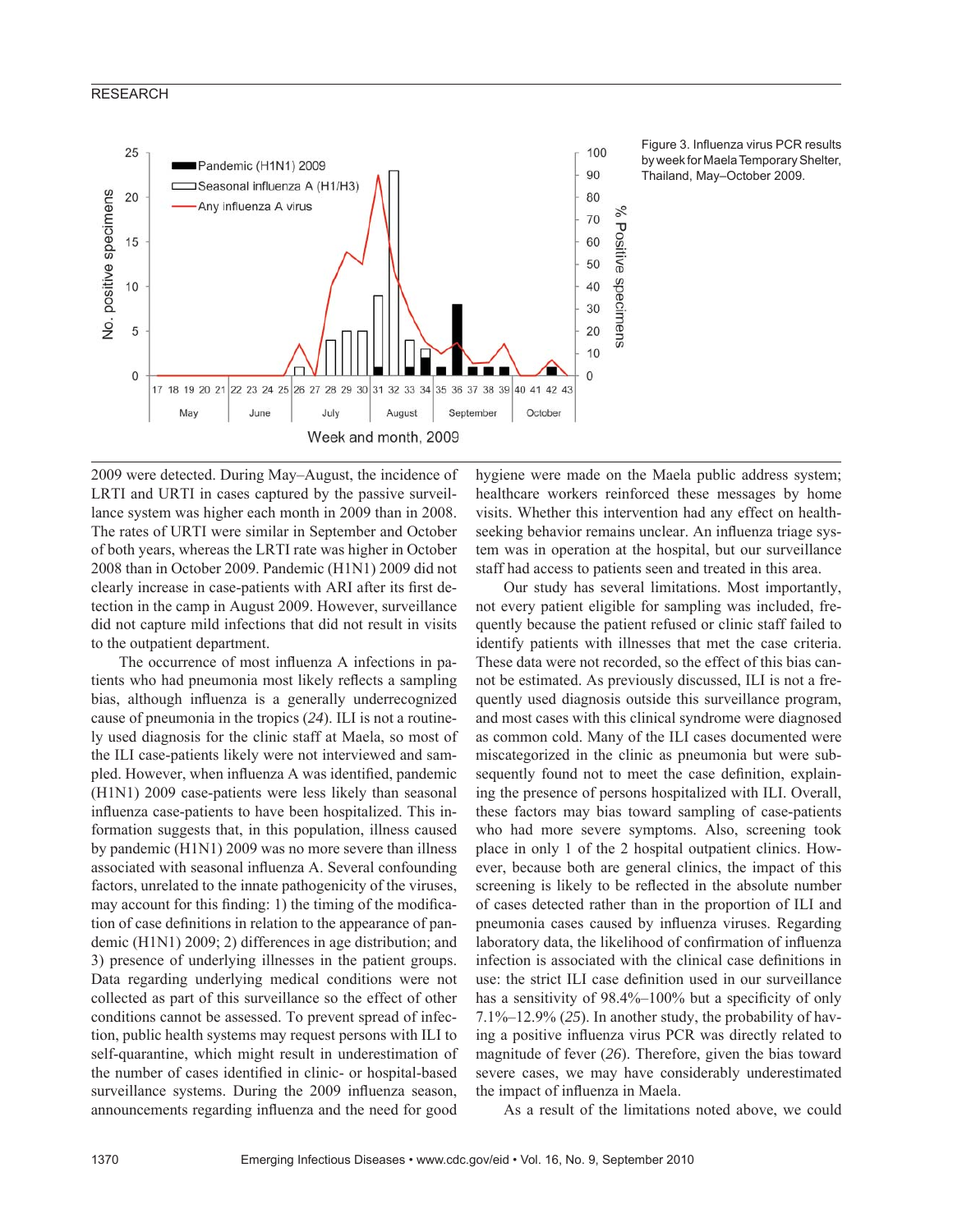not directly calculate the incidence of influenza infections in the Maela population. Also, given the mobile nature of refugee populations, calculating accurate incidence rates is difficult, although the monthly census in Maela enabled generation of relatively accurate figures for this population. Therefore, because we detected an influenza virus in 23% of case-patients who had pneumonia during May–October 2009, we believe the virus may have been responsible for 7 pneumonia episodes per 1,000 population per month (32.4 cases  $\times$  23%), which equates to  $\approx$ 900 influenza-associated pneumonia cases during the 3-month influenza season, largely because of seasonal influenza. For comparison, in 2 rural Thai provinces during 2008, influenza virus infection was associated with 18.4% of hospitalized casepatients who had clinical pneumonia (minimum incidence of 134.4/100,000 population) (*27*). Given the likely health inequalities between our refugee population and rural provinces in Thailand, direct comparison of these datasets is difficult. However, the incidence of influenza-associated pneumonia in Maela was ≈5× higher than in the Thai provinces (*27*).



Figure 4. Incidence (per 1,000 population) of (A) upper respiratory tract infections (URTI) and (B) lower respiratory infections (LRTI) for Maela Temporary Shelter, Thailand, May–October 2008 and 2009. Passive surveillance data from Committee for the Coordination of Services for Displaced Persons in Thailand.

Population structure, such as the number of young children and elderly persons, may account for some of this difference, because the incidence of influenza infection is highest in these age groups. As with ILI, the case definitions used may have affected the data or the use of different laboratory confirmation tests for influenza infection may have resulted in considerable variation in disease rates between studies; the study in Thailand used RT-PCR for laboratory confirmation. Although the rates of influenzaassociated pneumonia were different in the refugee camp, the proportions of pneumonia cases associated with influenza were similar (23% vs. 18%).

Methods of preventing or mitigating influenza outbreaks in a community include vaccination; use of antiviral drugs; and basic infection control measures, particularly good respiratory etiquette, hand washing, and social distancing (*28*). The World Health Organization has devised a specific influenza pandemic preparedness and mitigation plan for refugee and displaced populations, but implementation requires the coordinated efforts of healthcare providers (frequently nongovernmental organizations) and governments to ensure that control measures are available and used effectively (*29*). Because resources are likely to be strained during an influenza pandemic, refugee and displaced populations might not be adequately represented in a country's pandemic preparedness plan. Availability of items required to control influenza transmission (personal protective equipment, vaccines, and antiviral medication) may be limited for this population without robust planning at the local and national levels. In addition to pandemic preparedness, camp administrators and donor agencies should consider routine vaccination for seasonal influenza in these populations.

Continuation and refinement of this surveillance as the pandemic continues may provide further insight into the epidemiology of influenza in resource-poor rural Asian populations. Work such as this solidifies the need of inclusion of refugee populations in influenza vaccine strategies and pandemic planning.

#### **Acknowledgments**

We thank all the patients who agreed to participate in the surveillance and the staff at the Aide Medicale Internationale Hospital in Maela; Mallika, Mu Poe, Poe Htoo, and Saw Htoo Wah for collecting the clinical information and specimens; Len Peruski for providing support for the laboratory activities; and Ram Sedhain for sharing the Maela incidence data for acute respiratory infections.

This work was supported by a US CDC cooperative agreement (5U50CI000473-03). SMRU is part of the Mahidol-Oxford University Tropical Medicine Research Unit, supported by the Wellcome Trust of Great Britain. P.T. was supported by a Wellcome Trust Training Fellowship in Clinical Tropical Medicine.